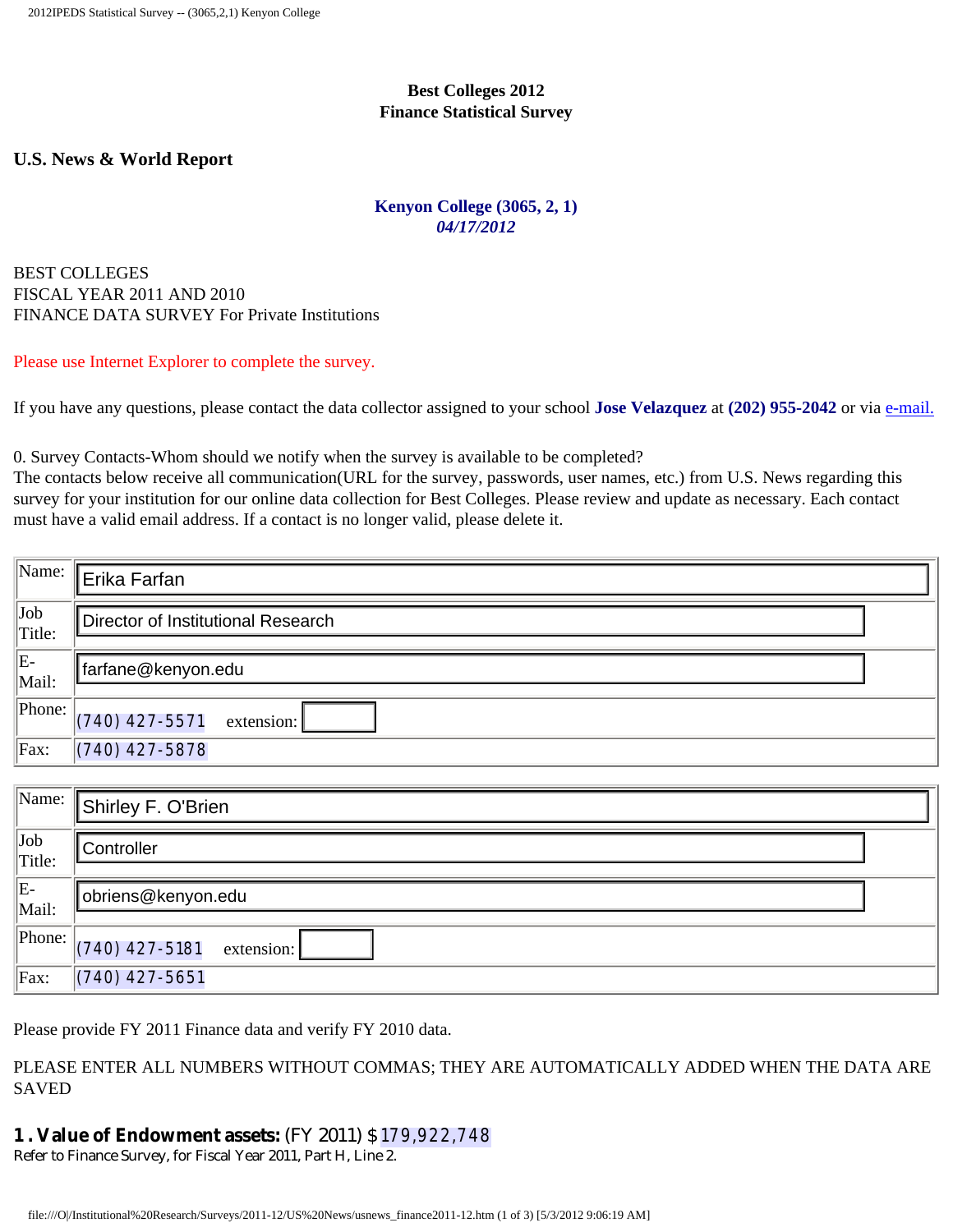2012IPEDS Statistical Survey -- (3065,2,1) Kenyon College

#### **2 . Instruction Expenditures**: (FY 2011) \$ 31,059,004

Refer to Finance Survey, for Fiscal Year 2011, Part E, Line 1.

#### **3 . Research Expenditures**: (FY 2011) \$ 376,434

Refer to Finance Survey, for Fiscal Year 2011, Part E, Line 2.

#### **4 . Public Service Expenditures:** (FY 2011) \$ 0

Refer to Finance Survey, for Fiscal Year 2011, Part E, Line 3.

# **5 . Academic Support Expenditures:** (FY 2011) \$ 5,443,799

Refer to Finance Survey, for Fiscal Year 2011, Part E, Line 4.

### **6 . Student Services Expenditures:** (FY 2011) \$ 19,941,491

Refer to Finance Survey, for Fiscal Year 2011, Part E, Line 5.

# **7 . Institutional Support Expds:** (FY 2011) \$ 11,742,777

Refer to Finance Survey, for Fiscal Year 2011, Part E, Line 6.

### **8 . Auxiliary Enterprises Expds.:** (FY 2011) \$ 19,693,830

Refer to Finance Survey, for Fiscal Year 2011, Part E, Line 7

# **9 . Net Grant Aid to Students**: (FY 2011) \$ 0

Refer to Finance Survey, for Fiscal Year 2011, Part E, Line 8.

### **10 . Hospital Services Expenditures**: (FY 2011) \$ 0

Refer to Finance Survey, for Fiscal Year 2011, Part E, Line 9.

### **11 . Independent Operations Expenditures**: (FY 2011) \$ 0

Refer to Finance Survey, for Fiscal Year 2011, Part E, Line 10.

#### **12 . Other expenses**: (FY 2011) \$ 0

Refer to Finance Survey, for Fiscal Year 2011, Part E, Line 12.

### **13 . Total Expenses**: (FY 2011) \$ 88,257,335

Refer to Finance Survey, for Fiscal Year 2011, Part E, Line 13.

# **Respondent Information:**



#### **Please verify FY 2010 data**

#### **1 . Value of Endowment Assets: (FY 2010) \$ 158,752,274 Refer to Finance Survey, for Fiscal Year 2010, Part H, Line 2.**